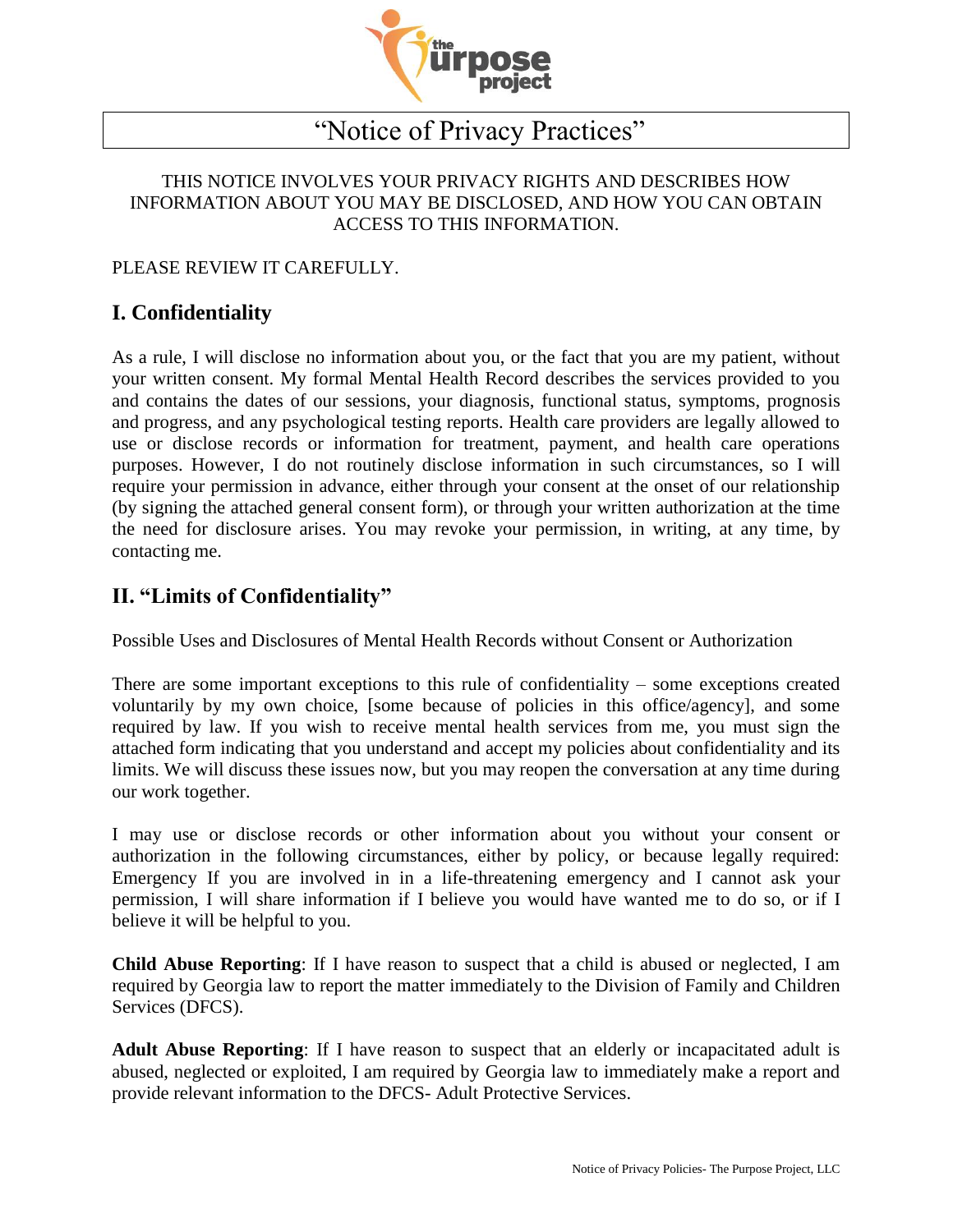**Court Proceeding**s: If you are involved in a court preceding and a request is made for information about your diagnosis and treatment and the records thereof, such information is privileged under state law, and I will not release information unless you provide written authorization or a judge issues a court order. If I receive a subpoena for records or testimony, I will notify you so you can file a motion to quash (block) the subpoena. However, while awaiting the judge's decision, I am required to place said records in a sealed envelope and provide them to the Clerk of Court. In civil court cases, therapy information is not protected by patient-therapist privilege in child abuse cases, in cases in which your mental health is an issue, or in any case in which the judge deems the information to be "necessary for the proper administration of justice." In criminal cases, Georgia has no statute granting therapist-patient privilege, although records can sometimes be protected on another basis. Protections of privilege may not apply if I do an evaluation for a third party or where the evaluation is court- ordered. You will be informed in advance if this is the case.

**Serious Threat to Health or Safety**: Under Georgia law, if I am engaged in my professional duties and you communicate to me a specific and immediate threat to cause serious bodily injury or death, to an identified or to an identifiable person, and I believe you have the intent and ability to carry out that threat immediately or imminently, I am legally required to take steps to protect third parties. These precautions may include 1) warning the potential victim(s), or the parent or guardian of the potential victim(s), if under 18, 2) notifying a law enforcement officer, or 3) seeking your hospitalization. By my own policy, I may also use and disclose medical information about you when necessary to prevent an immediate, serious threat to your own health and safety. If you become a party in a civil commitment hearing, I can be required to provide your records to the magistrate, your attorney or guardian ad litem, or law enforcement officer, whether you are a minor or an adult.

**Workers Compensation**: If you file a worker's compensation claim, I am required by law, upon request, to submit your relevant mental health information to you, your employer, the insurer, or a certified rehabilitation provider.

Records of Minors: Virginia has a number of laws that limit the confidentiality of the records of minors. For example, parents, regardless of custody, may not be denied access to their child's records; and DFCS evaluators in civil commitment cases have legal access to therapy records without notification or consent of parents or child. Other circumstances may also apply, and we will discuss these in detail if I provide services to minors.

Other uses and disclosures of information not covered by this notice or by the laws that apply to me will be made only with your written permission.

# **III. Patient's Rights and Provider's Duties:**

**Right to Request Restrictions**-You have the right to request restrictions on certain uses and disclosures of protected health information about you. You also have the right to request a limit on the medical information I disclose about you to someone who is involved in your care or the payment for your care. If you ask me to disclose information to another party, you may request that I limit the information I disclose. However, I am not required to agree to a restriction you